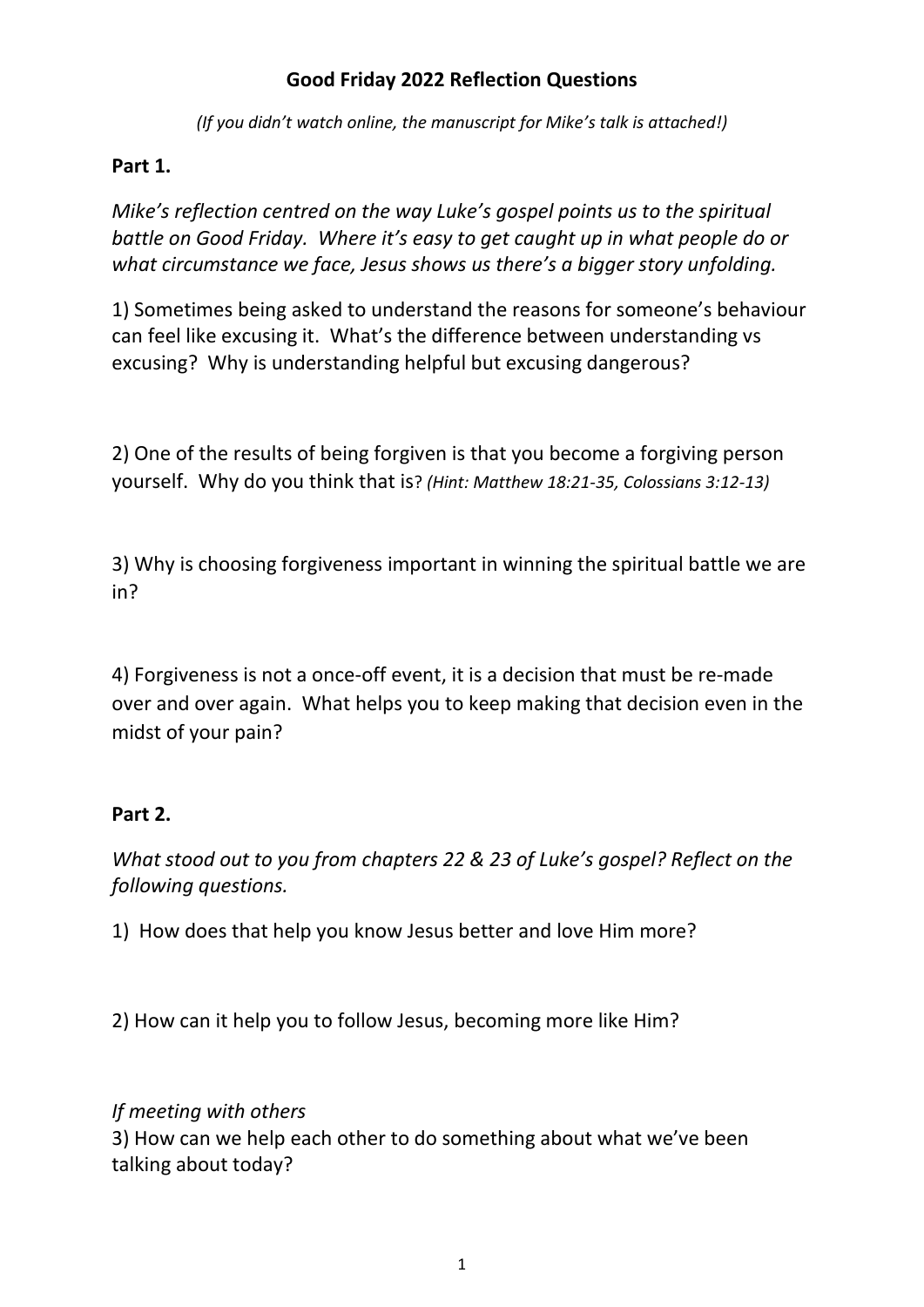### **Mike's Talk**

I hope the story of Christ's death for you and I has impacted you in a fresh way today.

Early on there was a scene where Judas Iscariot was walking through the temple courts and approached some religious leaders. Just an ordinary looking guy going about his business.

But there was something much more sinister going on.

The text says "Then Satan entered into Judas Iscariot, who was one of the twelve disciples, and he went to the leading priests and captains of the Temple guard to discuss the best way to betray Jesus to them."

The video of that scene quite rightly did not attempt to show what that might have looked like, because the spiritual battle we are in is not one that we can see with our eyes.

Ephesians 6 tells us this: "For we are not fighting against flesh-and-blood enemies, but against evil rulers and authorities of the unseen world…"

On Good Friday Jesus was locked in a life-and-death battle and only He was actually aware of where that battle was really being fought and what that battle was really for.

But before we get to that, let's go back to what we can see with human eyes as the story unfolds.

It starts here with Judas' betrayal. One of Jesus' close friends and followers. Someone Jesus had trusted with responsibilities on His team.

When Jesus reveals that one of His disciples would betray Him, the rest start arguing about who it could be. As they each list the evidence of their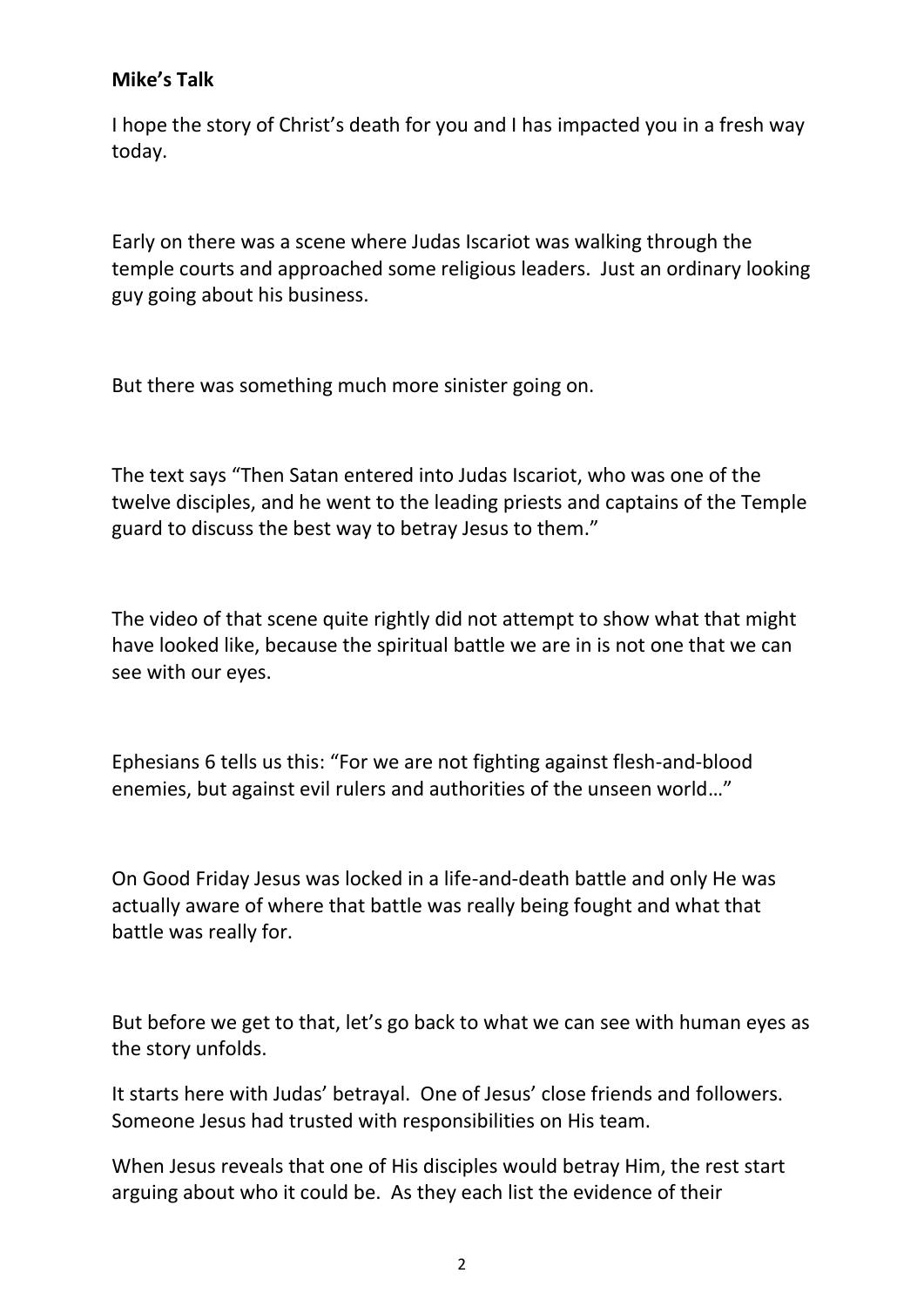faithfulness to Jesus and the genuineness of their service, pretty soon it's just an argument about which of the disciples are better than the others.

Mark and Matthew both tell us that ultimately this led to Peter proclaiming that even if all the others fell away, he would never let Jesus down. But of course, he did.

So Jesus is betrayed or abandoned by those closest to Him.

He's lied about, conspired against and mistreated by the religious leaders. People who should uphold God's laws break so many of them for what they believe is the greater good - getting rid of Jesus to prevent an uprising against Roman rule that would cost many thousands of lives.

Of course, that might be what they told themselves, but their motives were clearly a lot more personal than that.

Then you have the fickleness of the crowds. Some of those who shouted Hosanna at the start of the week are calling "Crucify Him" at the end of the week as it becomes clear that Jesus wasn't going to use His power to get rid of the Romans like they wanted Him to.

They'd rather have a thief and murderer freed than let Jesus go. Not even a vicious beating satisfied their resentment.

You have Herod, visiting Jerusalem for the Passover but really only interested in power. He treats Jesus as an amusement for his own pleasure, mocking Him and sending Him back to Pilate.

Pilate himself saw the truth of Jesus' innocence and tried to avoid having him killed. But finally he gave up on the truth and washed his hands of the matter.

His soldiers delighted in horrendous tortures. All the years of hard military service with the hatred and violence that had built up over their careers was poured out on a man who proclaimed peace.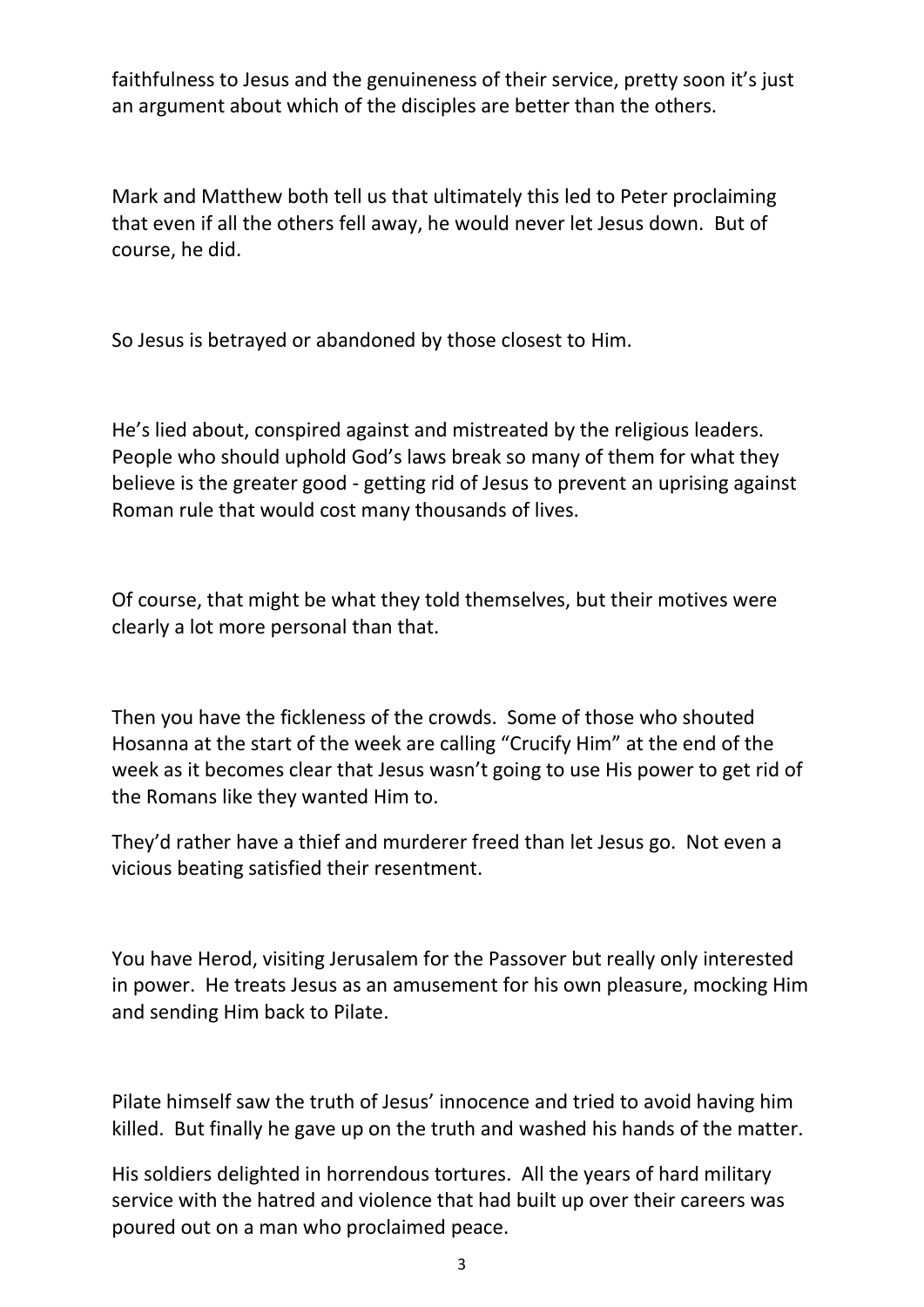And we could look at those people and how they all hurt Jesus in some way and feel like they deserve some kind of punishment for that.

But what does Jesus do?

On the cross while being mocked he cries out "Father, forgive them, because they do not know what they are doing."

Did Judas not know what he was doing when he negotiated the price for his betrayal?

Did the disciples not know what they were doing when they argued with each other or fell asleep while Jesus was feeling the weight of what was about to happen?

Did Peter not know what he was doing when he denied three times that he even knew Jesus?

Did Herod not know what he was doing when he dressed Jesus in kingly robes as a joke and sent him back to Pilate?

Did Pilate not understand the cost of giving up on truth for the sake of politics?

Did the soldiers who twisted together a crown of thorns, beat Jesus with whips and rods, mock him and nail him to a cross not actually know what they were doing?

How can Jesus say that?

Because He sees what human eyes can't see. He sees a spiritual force of evil that is at work in the stories of every human being since the first humans turned away from the protection of God.

That includes the people in your life.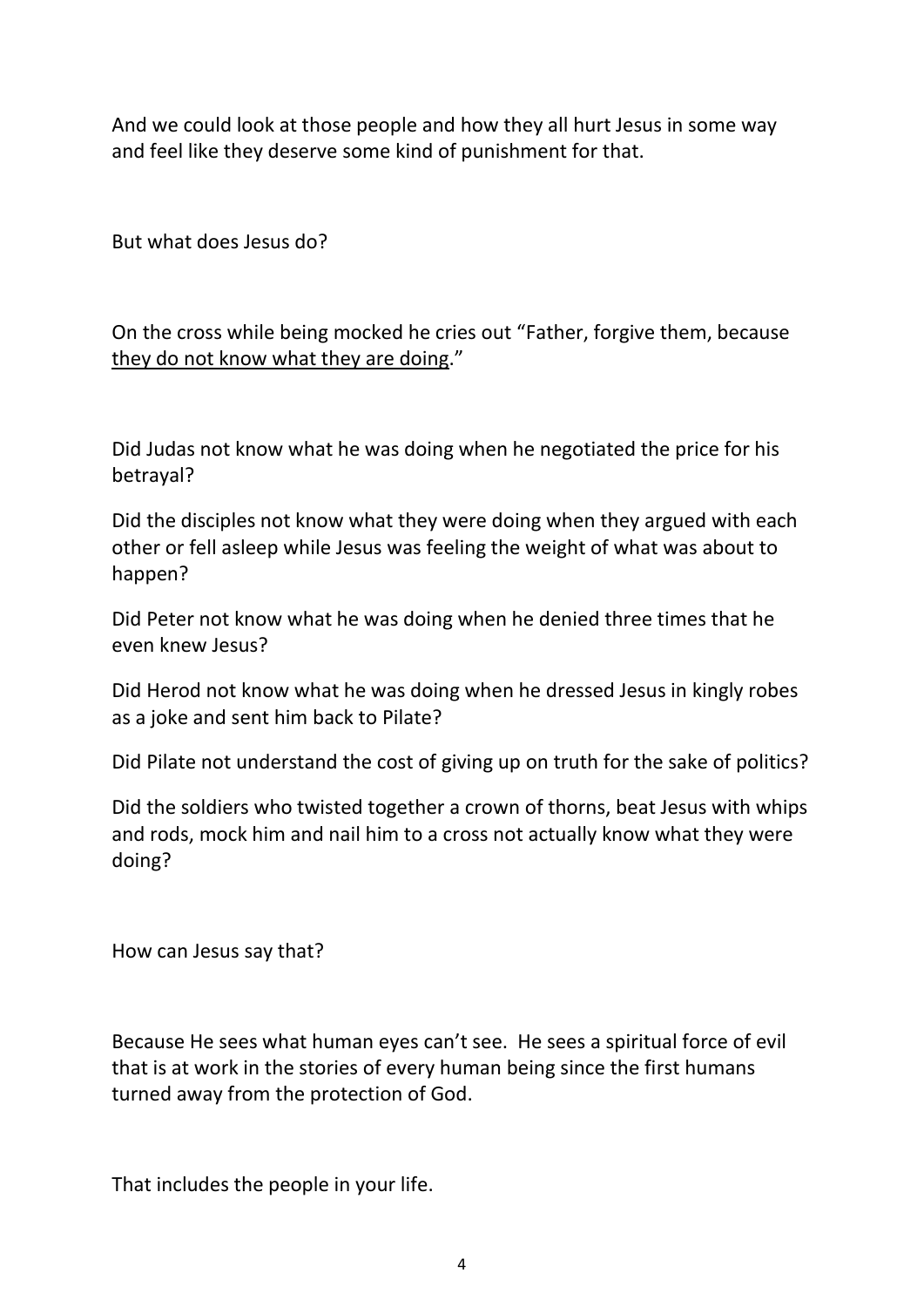There may be people who come to mind straight away when I ask you to think about people who've caused you pain.

Maybe it's a parent. Maybe it's some other authority figure. Maybe it's a sibling, a friend or ex-friend. Maybe an ex-spouse. Maybe it's someone from work or church.

It's hard to think of them without feeling angry or distressed. I don't want to bring you pain today but the reality is that the pain is there whether I mention it or not. Avoiding it doesn't help. It's affecting you.

It's actually part of the story of how Satan has tried to enter your life too. Jesus said he comes to steal, kill and destroy.

There are some people though who we love and feel close to and as much as we don't like to acknowledge it, also feel let down by. In Jesus' story the hatred & violence of the authorities was one thing, but those closest to Him who genuinely loved Him also contributed to His pain.

We do that. I do that.

I unwittingly play a part in the spiritual battle that I wish I didn't play.

On Sunday Brendan will guide us through the power of Christ's resurrection to bring hope for better than this. He'll show us from God's Word how we can receive new life through the power of Christ rising from the grave and all that achieved for us.

Today, I want to show you some ways we receive new life through the power of His suffering.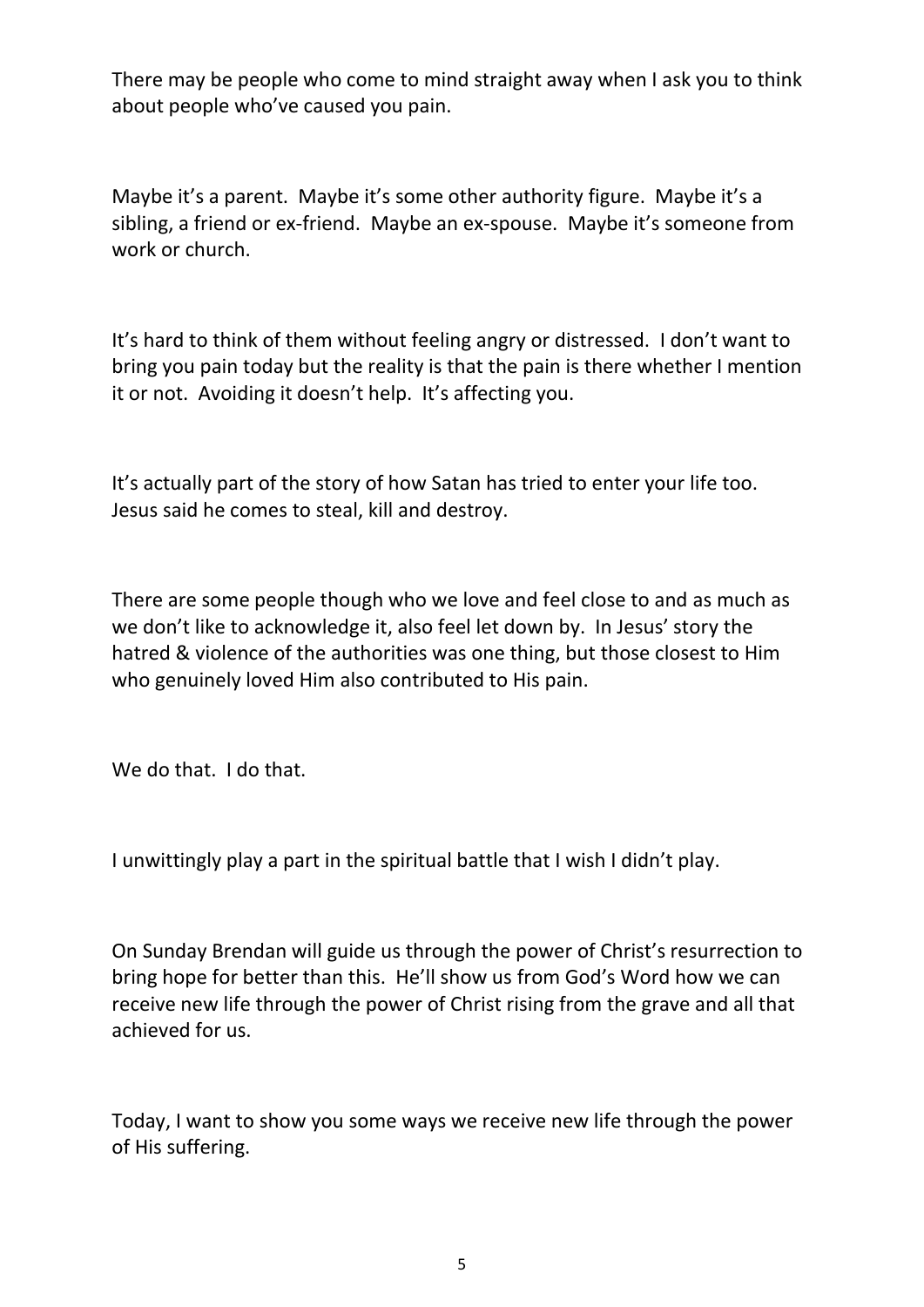Firstly, we see that Jesus really gets us. He understands what's going on for us. He saw behind the actions of all those people who sinned against Him, all the people whose sins He carried on the cross, to what was really going on.

This isn't excusing us for doing what we do. It's acknowledging that none of us truly understands why we do what we do.

As the saying goes, hurt people hurt people.

We act out of our own woundedness in ways that wound others. Yet Jesus somehow doesn't get caught up in that. He doesn't retaliate. He doesn't return fire. He had the power to do anything He wanted to do. He didn't have to put up with the treatment He received.

Yet He chose forgiveness.

We can stop justifying ourselves and excusing our wrong behaviour toward others. We can own up to the wrong things we've done and the good things we've failed to do because we know that God is more interested in healing our hurts than punishing our crimes.

Did you get that? God is more interested in healing your hurts than punishing your crimes.

That's what the prophet Isaiah spoke about when he predicted the work of Jesus centuries earlier, writing that he was punished for our sins and by his wounds, we are healed.

Let God's love heal your wounds. Don't let the enemy of your soul keep poking your pain to not only hurt you but to get you to hurt others too.

The forgiveness that Jesus offers us in the midst of his suffering was made possible because of his suffering. He has paid the price for all our sins against God and people. No matter what caused them, no matter the story behind them, Jesus has taken the punishment for them.